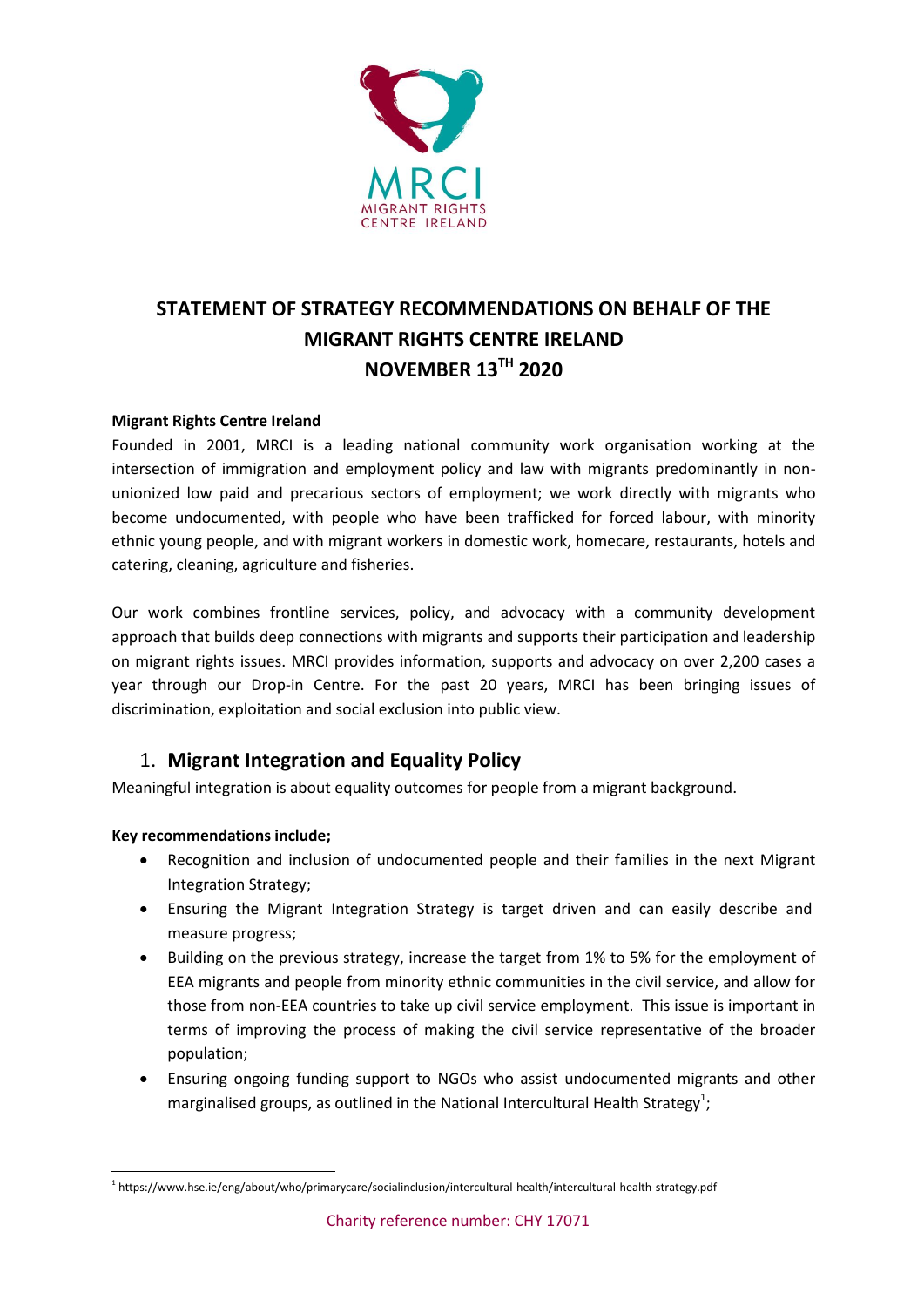- Amending the requirement of habitual residency so that individuals who do not have the right to reside in Ireland or do not meet the criteria can access homeless services;
- Ensuring access to the Maternity and Infant Child Scheme for all pregnant women living in Ireland, regardless of immigration status.

# 2. **Anti-Racism**

MRCI welcomes the establishment of an independently chaired Anti-Racism Committee (ARC) in June 2020 to develop a National Action Plan Against Racism (NAPAR) for Ireland within one year.<sup>2</sup>

MRCI's overarching recommendation is the establishment of an independently funded body with resources and expertise to tackle racism in Irish society and support the implementation of a future Anti-Racism strategy. This is of paramount importance if we are serious about tackling racism and promoting diversity in all its forms.

### **Key recommendations for the finalisation and implementation NAPAR include;**

- Ensuring the plan is target driven, measurable and can demonstrate progress;
- Ensuring engagement with young people and the youth sector directly to ensure the needs and lived experiences are informing the National Action Plan against Racism;
- Giving effect to protecting the rights of ethnic minority children, placing children at the centre of its policy development and implementation, making specific reference to undocumented children, children in the asylum process, Traveller and Roma children;
- Reflecting the needs of all children living in the State, across all government departments, spanning access to education, health, social service and protections; Ensuring a focus on tackling discrimination in the labour market which leads to better equality outcomes for individuals, families and children; Reforming school curricula to include modules on racism; anti-discrimination; equality and human rights;
- Ensuring legislative policies that need to be updated and amended with a focus on hate speech and hate crime;
- Develop analysis and response to Far Right activity in the state and make funds available for this work;
- Carrying out a meaningful consultation with stakeholders on the design and implementation, of the plan throughout the year.

# 3. **Children and Young People**

Children of undocumented families are impacted by their legal status. They are more likely to have poorer outcomes in terms of access to third level education and the labour market, and they are more at risk of poverty and social exclusion.

#### **Key recommendations to include;**

**.** 

- Committing to implementing the recommendations of the UN Committee on the Rights of the Child from 2016<sup>3</sup>;
- Adopting a comprehensive legal framework that is in accordance with international human rights standards to address the needs of migrant children in the State;

<sup>&</sup>lt;sup>2</sup> [https://www.gov.ie/en/press-release/6bedb-action-plan-against-racism-for-ireland-to-be-drawn-up-by-new](https://www.gov.ie/en/press-release/6bedb-action-plan-against-racism-for-ireland-to-be-drawn-up-by-new-independent-anti-racism-committee/)[independent-anti-racism-committee/](https://www.gov.ie/en/press-release/6bedb-action-plan-against-racism-for-ireland-to-be-drawn-up-by-new-independent-anti-racism-committee/)

 $^3$  UN Committee on the Rights of the Child (2016) Concluding Observations Ireland CRC/C/IRL/CO/3-4, para 68 (a, b,c)